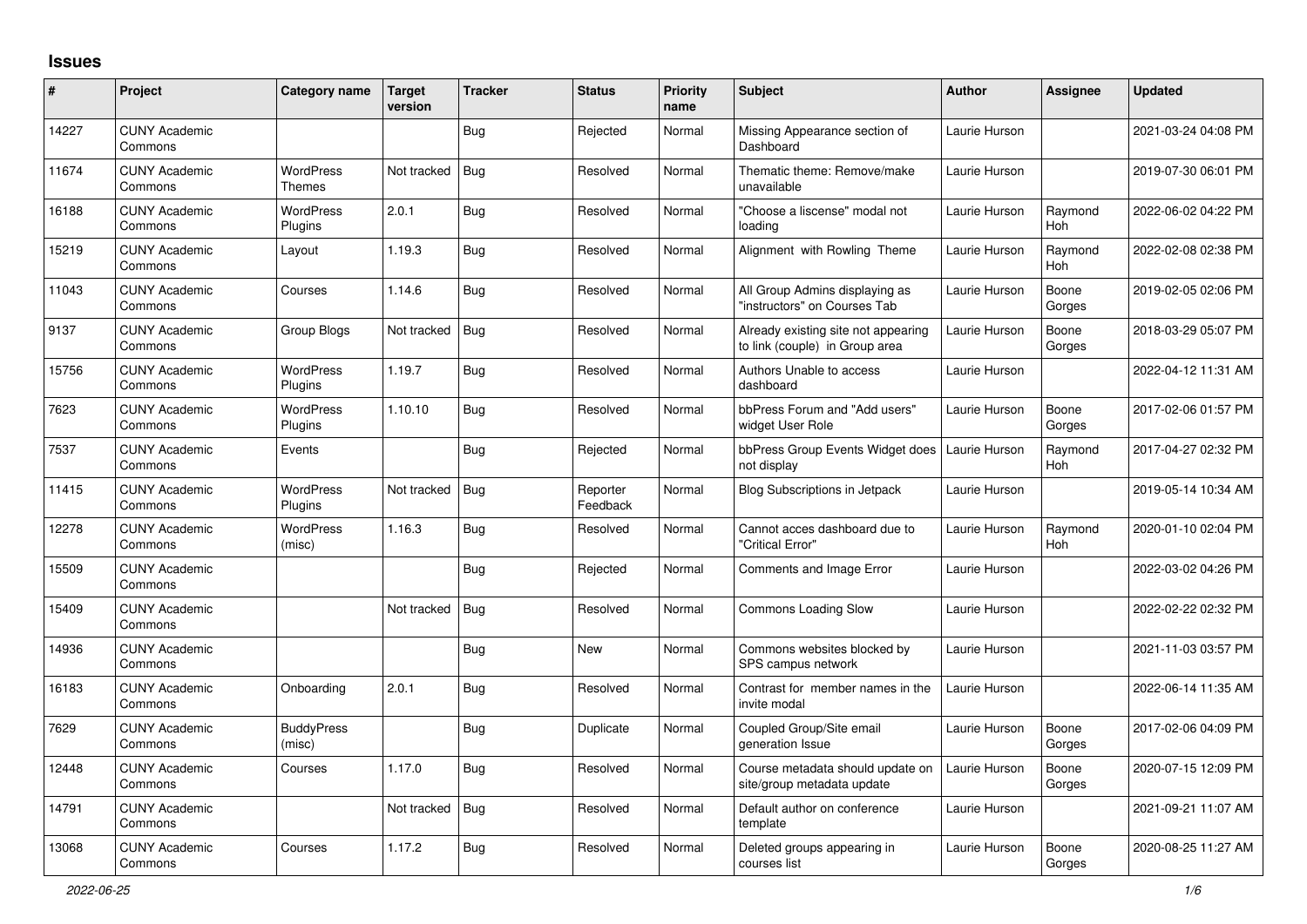| #     | Project                         | Category name               | Target<br>version | <b>Tracker</b> | <b>Status</b>        | <b>Priority</b><br>name | <b>Subject</b>                                                            | <b>Author</b> | <b>Assignee</b> | <b>Updated</b>      |
|-------|---------------------------------|-----------------------------|-------------------|----------------|----------------------|-------------------------|---------------------------------------------------------------------------|---------------|-----------------|---------------------|
| 13632 | <b>CUNY Academic</b><br>Commons |                             | Not tracked       | Bug            | Resolved             | Normal                  | Deleting Files in Group Library                                           | Laurie Hurson |                 | 2021-09-14 10:41 AM |
| 14940 | <b>CUNY Academic</b><br>Commons |                             |                   | Bug            | New                  | Normal                  | Discrepancy between Commons<br>profile "sites" and actual # of sites      | Laurie Hurson |                 | 2021-11-08 11:09 AM |
| 10952 | <b>CUNY Academic</b><br>Commons | Group Blogs                 | 1.14.5            | <b>Bug</b>     | Resolved             | Normal                  | Duplicate privacy options in<br>group-site creation                       | Laurie Hurson |                 | 2019-01-22 11:53 AM |
| 9289  | <b>CUNY Academic</b><br>Commons | <b>WordPress</b><br>Plugins | Future<br>release | <b>Bug</b>     | Reporter<br>Feedback | Normal                  | Email Users Plugin                                                        | Laurie Hurson | Boone<br>Gorges | 2018-10-24 12:34 PM |
| 14095 | <b>CUNY Academic</b><br>Commons |                             | 1.18.7            | <b>Bug</b>     | Resolved             | Normal                  | Ensemble Plugin not updating URL                                          | Laurie Hurson | Boone<br>Gorges | 2021-03-23 11:43 AM |
| 12275 | <b>CUNY Academic</b><br>Commons | <b>BuddyPress</b><br>(misc) | Not tracked       | <b>Bug</b>     | Resolved             | Normal                  | Error in Members Directory                                                | Laurie Hurson | Boone<br>Gorges | 2020-01-09 02:40 PM |
| 12140 | <b>CUNY Academic</b><br>Commons | Accessibility               | 1.17.0            | Bug            | Resolved             | Normal                  | Fixing Size/Contrast of "Recently<br><b>Active Text"</b>                  | Laurie Hurson | Boone<br>Gorges | 2020-07-14 12:22 PM |
| 14726 | <b>CUNY Academic</b><br>Commons |                             | Not tracked       | Bug            | Resolved             | Normal                  | Group not letting me connect to<br>already existing site                  | Laurie Hurson | Jeremy Felt     | 2021-09-10 10:08 AM |
| 16055 | <b>CUNY Academic</b><br>Commons |                             | 1.19.9            | <b>Bug</b>     | Resolved             | Normal                  | Header Image Will not Display                                             | Laurie Hurson |                 | 2022-05-10 10:44 AM |
| 11879 | <b>CUNY Academic</b><br>Commons |                             | Not tracked       | <b>Bug</b>     | <b>New</b>           | Normal                  | Hypothesis comments appearing on<br>multiple, different pdfs across blogs | Laurie Hurson | Laurie Hurson   | 2019-09-19 02:39 PM |
| 8944  | <b>CUNY Academic</b><br>Commons | Teaching                    | 1.12.3            | Bug            | Resolved             | Normal                  | Hypothesis Plugin not working on<br>media library PDFs                    | Laurie Hurson |                 | 2017-12-28 03:00 PM |
| 9120  | <b>CUNY Academic</b><br>Commons |                             | 1.12.8            | Bug            | Resolved             | Normal                  | Hypothesis Plugin not working on<br>media library PDFs - pt. 2            | Laurie Hurson | Boone<br>Gorges | 2018-01-29 11:09 AM |
| 11836 | <b>CUNY Academic</b><br>Commons | Onboarding                  | 1.15.9            | <b>Bug</b>     | Resolved             | Normal                  | Invite and "Claim Key" Confusion                                          | Laurie Hurson |                 | 2019-09-10 02:34 PM |
| 14266 | <b>CUNY Academic</b><br>Commons |                             | Not tracked       | Bug            | Resolved             | Normal                  | Jquery Emails?                                                            | Laurie Hurson |                 | 2021-09-14 10:43 AM |
| 14249 | <b>CUNY Academic</b><br>Commons |                             | Not tracked       | Bug            | Resolved             | Normal                  | Loom Embed Issue                                                          | Laurie Hurson |                 | 2021-04-13 11:07 AM |
| 15757 | <b>CUNY Academic</b><br>Commons |                             |                   | Bug            | <b>New</b>           | Normal                  | Members # do not match                                                    | Laurie Hurson |                 | 2022-03-30 04:52 PM |
| 11482 | <b>CUNY Academic</b><br>Commons |                             | Not tracked       | <b>Bug</b>     | Resolved             | Normal                  | Page Authors on Sites create with<br>template                             | Laurie Hurson |                 | 2020-01-27 03:11 PM |
| 12519 | <b>CUNY Academic</b><br>Commons | <b>User Experience</b>      | 1.16.8            | <b>Bug</b>     | Resolved             | Normal                  | Registration and Home Page links<br>on Mobile                             | Laurie Hurson | Raymond<br>Hoh  | 2020-03-17 05:03 PM |
| 16199 | <b>CUNY Academic</b><br>Commons | <b>Directories</b>          | 2.0.2             | Bug            | <b>New</b>           | Normal                  | Removed "Semester" Filter from<br><b>Courses Directory</b>                | Laurie Hurson | Boone<br>Gorges | 2022-06-14 11:36 AM |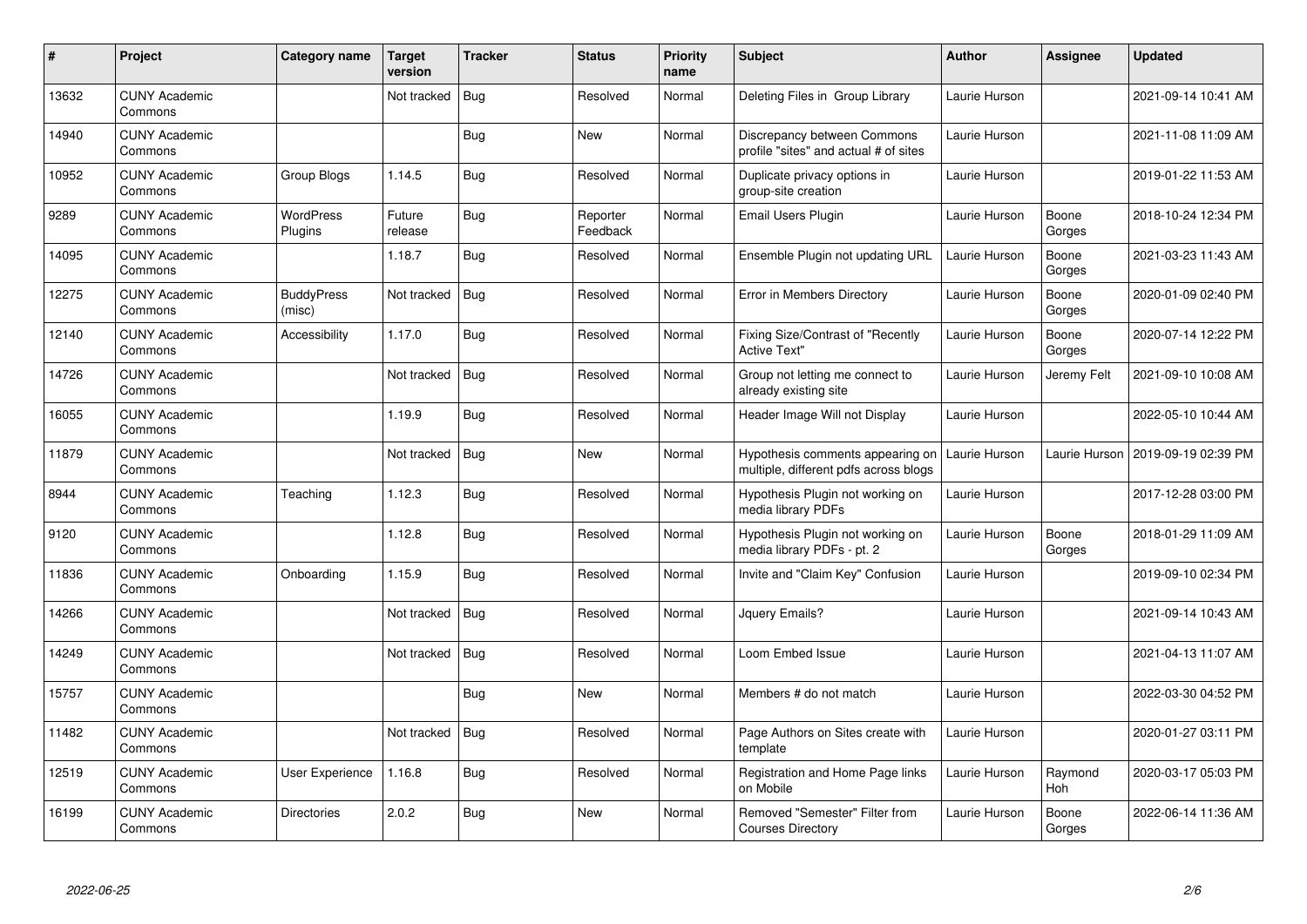| $\pmb{\#}$ | <b>Project</b>                  | Category name                | <b>Target</b><br>version | <b>Tracker</b> | <b>Status</b> | <b>Priority</b><br>name | <b>Subject</b>                                                        | <b>Author</b> | Assignee              | Updated             |
|------------|---------------------------------|------------------------------|--------------------------|----------------|---------------|-------------------------|-----------------------------------------------------------------------|---------------|-----------------------|---------------------|
| 14451      | <b>CUNY Academic</b><br>Commons | <b>Blogs</b><br>(BuddyPress) | 1.18.10                  | <b>Bug</b>     | Resolved      | Normal                  | Search filtering not working<br>correctly                             | Laurie Hurson | Boone<br>Gorges       | 2021-05-12 03:24 PM |
| 11803      | <b>CUNY Academic</b><br>Commons | WordPress<br>Plugins         | 1.15.9                   | Bug            | Resolved      | Normal                  | Settings > Writing Editor Switch<br>Error                             | Laurie Hurson | Raymond<br>Hoh        | 2019-08-28 02:48 PM |
| 12438      | <b>CUNY Academic</b><br>Commons | Courses                      | Not tracked              | <b>Bug</b>     | New           | Normal                  | Site appearing twice                                                  | Laurie Hurson | Boone<br>Gorges       | 2020-02-18 01:34 PM |
| 8746       | <b>CUNY Academic</b><br>Commons | <b>Blogs</b><br>(BuddyPress) | 1.11.14                  | <b>Bug</b>     | Resolved      | Normal                  | Site Creation - additional Privacy<br>Settings                        | Laurie Hurson |                       | 2017-10-02 11:00 AM |
| 15947      | <b>CUNY Academic</b><br>Commons |                              | 1.19.8                   | Bug            | Resolved      | Normal                  | Slides and Site Running slow<br>issues                                | Laurie Hurson |                       | 2022-04-26 10:45 AM |
| 11023      | <b>CUNY Academic</b><br>Commons | <b>Blogs</b><br>(BuddyPress) | 1.14.6                   | <b>Bug</b>     | Resolved      | Normal                  | <b>Teaching Template Sites: Posts</b><br>return 404 Error             | Laurie Hurson |                       | 2019-01-28 01:18 PM |
| 11862      | <b>CUNY Academic</b><br>Commons | <b>WordPress</b><br>Plugins  | 1.16                     | Bug            | Resolved      | Normal                  | Testing WP Grade Comments for<br>inclusion on Commons                 | Laurie Hurson | Raymond<br><b>Hoh</b> | 2019-11-15 12:54 PM |
| 14051      | <b>CUNY Academic</b><br>Commons | Courses                      | Not tracked              | <b>Bug</b>     | Resolved      | Normal                  | Updating Instructor on Course<br>Directory Listing                    | Laurie Hurson | Boone<br>Gorges       | 2021-03-05 12:56 PM |
| 12183      | <b>CUNY Academic</b><br>Commons |                              | 1.16.1                   | Bug            | Resolved      | Normal                  | User cannot access their sites                                        | Laurie Hurson | Boone<br>Gorges       | 2019-12-05 11:04 AM |
| 11200      | <b>CUNY Academic</b><br>Commons | Reckoning                    | 1.14.8                   | Bug            | Resolved      | Normal                  | User Summary (Reckoning plugin)<br>not linking to single user content | Laurie Hurson |                       | 2019-10-04 02:31 PM |
| 10700      | <b>CUNY Academic</b><br>Commons |                              | 1.14                     | Bug            | Resolved      | Normal                  | White screen: page not<br>loading/rendering                           | Laurie Hurson | Boone<br>Gorges       | 2018-11-13 05:42 PM |
| 16087      | <b>CUNY Academic</b><br>Commons |                              |                          | Bug            | Rejected      | Normal                  | ZotPress not displaying Group<br>Library                              | Laurie Hurson |                       | 2022-05-11 05:03 PM |
| 14179      | <b>CUNY Academic</b><br>Commons | Home Page                    | 1.19.0                   | Feature        | Resolved      | Normal                  | Featured Sites and Groups for<br>Home Page Redesign                   | Laurie Hurson | Colin<br>McDonald     | 2022-01-04 12:03 PM |
| 15564      | <b>CUNY Academic</b><br>Commons | <b>WordPress</b><br>Plugins  | 1.19.6                   | Feature        | Resolved      | Normal                  | Plugin request for 'default featured<br>image"                        | Laurie Hurson |                       | 2022-03-15 11:57 AM |
| 11789      | <b>CUNY Academic</b><br>Commons | Courses                      | Future<br>release        | Feature        | New           | Normal                  | Ability to remove item from Courses<br>list                           | Laurie Hurson | Sonja Leix            | 2019-09-24 12:28 PM |
| 11201      | <b>CUNY Academic</b><br>Commons | WordPress<br>(misc)          | 1.16                     | Feature        | Resolved      | Normal                  | Add "Request to Join this Site"<br>button?                            | Laurie Hurson | Raymond<br>Hoh        | 2019-12-04 10:51 AM |
| 15251      | <b>CUNY Academic</b><br>Commons |                              | 1.19.3                   | Feature        | Resolved      | Normal                  | Add "Ultra" theme                                                     | Laurie Hurson |                       | 2022-02-08 02:37 PM |
| 15383      | <b>CUNY Academic</b><br>Commons | WordPress<br>Themes          | 1.19.4                   | Feature        | Resolved      | Normal                  | Add Dazzling theme?                                                   | Laurie Hurson | Boone<br>Gorges       | 2022-02-22 11:01 AM |
| 14287      | <b>CUNY Academic</b><br>Commons |                              | 1.18.8                   | Feature        | Resolved      | Normal                  | Add Eventbrite Plugin                                                 | Laurie Hurson |                       | 2021-04-13 11:21 AM |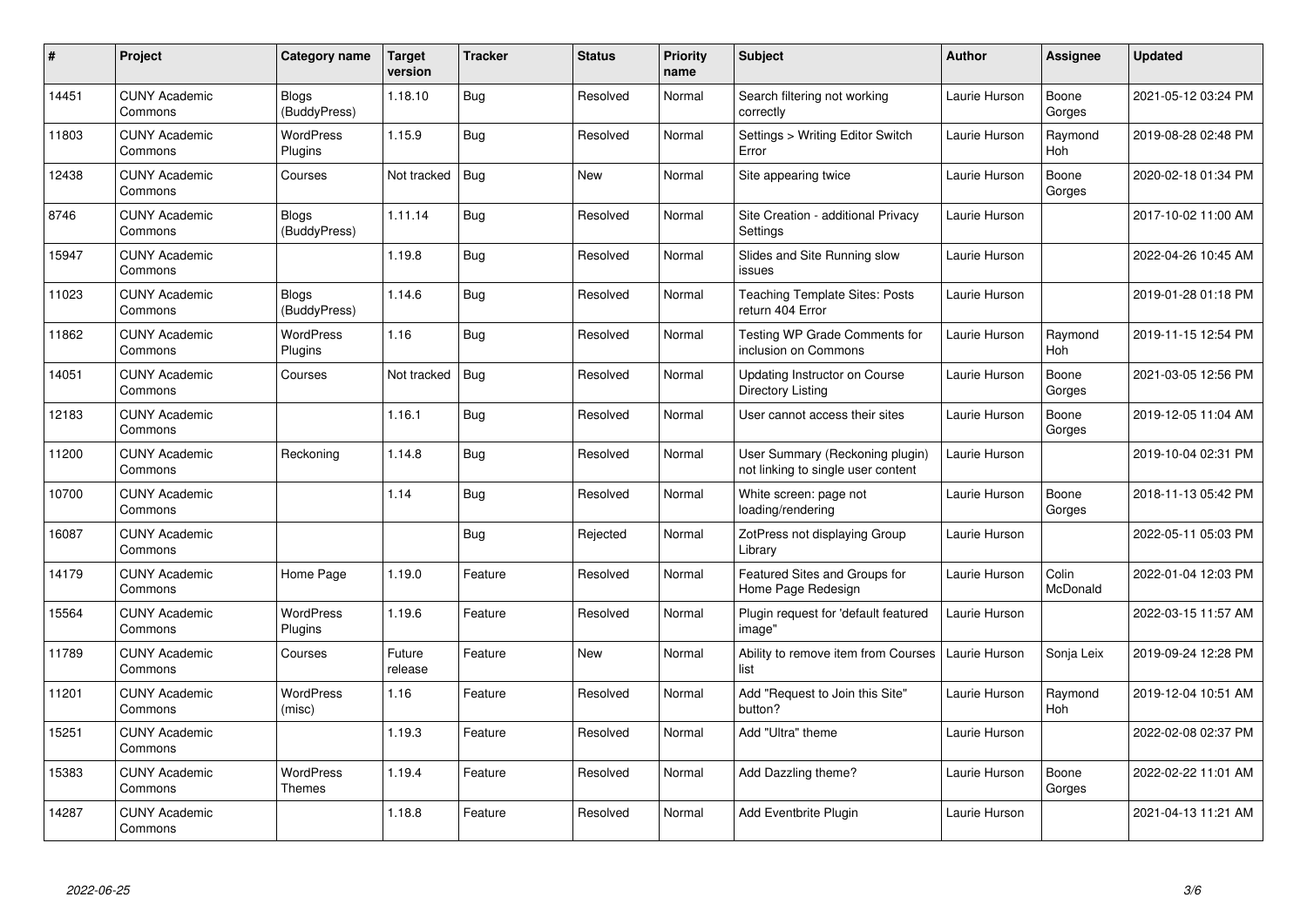| $\pmb{\sharp}$ | Project                         | Category name               | Target<br>version | <b>Tracker</b> | <b>Status</b>        | <b>Priority</b><br>name | <b>Subject</b>                                                                             | <b>Author</b> | <b>Assignee</b> | <b>Updated</b>      |
|----------------|---------------------------------|-----------------------------|-------------------|----------------|----------------------|-------------------------|--------------------------------------------------------------------------------------------|---------------|-----------------|---------------------|
| 14115          | <b>CUNY Academic</b><br>Commons | Shortcodes and<br>embeds    | 1.18.6            | Feature        | Resolved             | Normal                  | Add Twine Embed Plugin                                                                     | Laurie Hurson | Boone<br>Gorges | 2021-03-11 10:53 AM |
| 14786          | <b>CUNY Academic</b><br>Commons | Groups (misc)               | 1.19.0            | Feature        | Resolved             | Normal                  | Adding "class project" purpose                                                             | Laurie Hurson | Boone<br>Gorges | 2022-01-04 11:20 AM |
| 14897          | <b>CUNY Academic</b><br>Commons | Courses                     | 1.19.0            | Feature        | Resolved             | Normal                  | Adding "Instructor" field to indicate<br>which Admin is Instructor of a<br>"teaching" site | Laurie Hurson | Raymond<br>Hoh  | 2022-01-04 11:19 AM |
| 15613          | <b>CUNY Academic</b><br>Commons |                             | 2.0.2             | Feature        | Reporter<br>Feedback | Normal                  | Adding "Passster" plugin                                                                   | Laurie Hurson |                 | 2022-06-14 11:36 AM |
| 9104           | <b>CUNY Academic</b><br>Commons | WordPress<br>Plugins        | 1.12.7            | Feature        | Resolved             | Normal                  | Adding 2 Plugins?                                                                          | Laurie Hurson | Boone<br>Gorges | 2018-01-23 11:19 AM |
| 12139          | <b>CUNY Academic</b><br>Commons |                             | 1.16.5            | Feature        | Resolved             | Normal                  | Addressing Redundant Links<br><b>Accessibility Issue</b>                                   | Laurie Hurson | Boone<br>Gorges | 2020-02-11 10:57 AM |
| 15923          | <b>CUNY Academic</b><br>Commons |                             | Not tracked       | Feature        | Reporter<br>Feedback | Normal                  | <b>Bellows Plugin Adjustments</b>                                                          | Laurie Hurson |                 | 2022-04-20 10:10 AM |
| 14878          | <b>CUNY Academic</b><br>Commons |                             |                   | Feature        | Rejected             | Normal                  | Bulk delete forum replies                                                                  | Laurie Hurson | Raymond<br>Hoh  | 2022-04-28 11:35 AM |
| 11833          | <b>CUNY Academic</b><br>Commons |                             | 1.16              | Feature        | Resolved             | Normal                  | CC Image Plugin                                                                            | Laurie Hurson |                 | 2019-11-08 10:58 AM |
| 14170          | <b>CUNY Academic</b><br>Commons | Courses                     | 1.19.0            | Feature        | Resolved             | Normal                  | Collecting OER Metadata                                                                    | Laurie Hurson | Boone<br>Gorges | 2022-01-04 12:02 PM |
| 14787          | <b>CUNY Academic</b><br>Commons | Plugin Packages             | Future<br>release | Feature        | New                  | Normal                  | Creating a "Design" plugin package                                                         | Laurie Hurson | scott voth      | 2022-04-27 04:56 PM |
| 12121          | <b>CUNY Academic</b><br>Commons | <b>WordPress</b><br>Plugins | 2.0.2             | Feature        | Reporter<br>Feedback | Normal                  | Embedding H5P Iframes on<br><b>Commons Site</b>                                            | Laurie Hurson | Boone<br>Gorges | 2022-06-14 11:36 AM |
| 15220          | <b>CUNY Academic</b><br>Commons | Groups (misc)               | 2.0.0             | Feature        | Resolved             | Normal                  | Extending the OER Metadata Tag                                                             | Laurie Hurson | Boone<br>Gorges | 2022-05-26 11:36 AM |
| 13650          | <b>CUNY Academic</b><br>Commons | Group Library               | Future<br>release | Feature        | New                  | Normal                  | Forum Attachments in Group<br>Library                                                      | Laurie Hurson |                 | 2021-11-19 12:30 PM |
| 14018          | <b>CUNY Academic</b><br>Commons | Group Forums                | 1.18.7            | Feature        | Resolved             | Normal                  | Forum design improvements                                                                  | Laurie Hurson | Boone<br>Gorges | 2021-03-23 11:43 AM |
| 13706          | <b>CUNY Academic</b><br>Commons |                             | 1.18.1            | Feature        | Resolved             | Normal                  | Github embed                                                                               | Laurie Hurson |                 | 2020-12-22 03:39 PM |
| 11131          | <b>CUNY Academic</b><br>Commons |                             | Future<br>release | Feature        | Reporter<br>Feedback | Normal                  | Image Annotation Plugins                                                                   | Laurie Hurson |                 | 2019-02-26 11:33 AM |
| 9119           | <b>CUNY Academic</b><br>Commons | WordPress<br>Themes         | 1.12.8            | Feature        | Resolved             | Normal                  | Installing Invanhoe Theme                                                                  | Laurie Hurson | Boone<br>Gorges | 2018-02-13 10:35 AM |
| 11937          | <b>CUNY Academic</b><br>Commons | Reckoning                   | 2.0.0             | Feature        | Resolved             | Normal                  | Integration between WP Grade<br>Comments and Reckoning                                     | Laurie Hurson | Boone<br>Gorges | 2022-05-26 11:36 AM |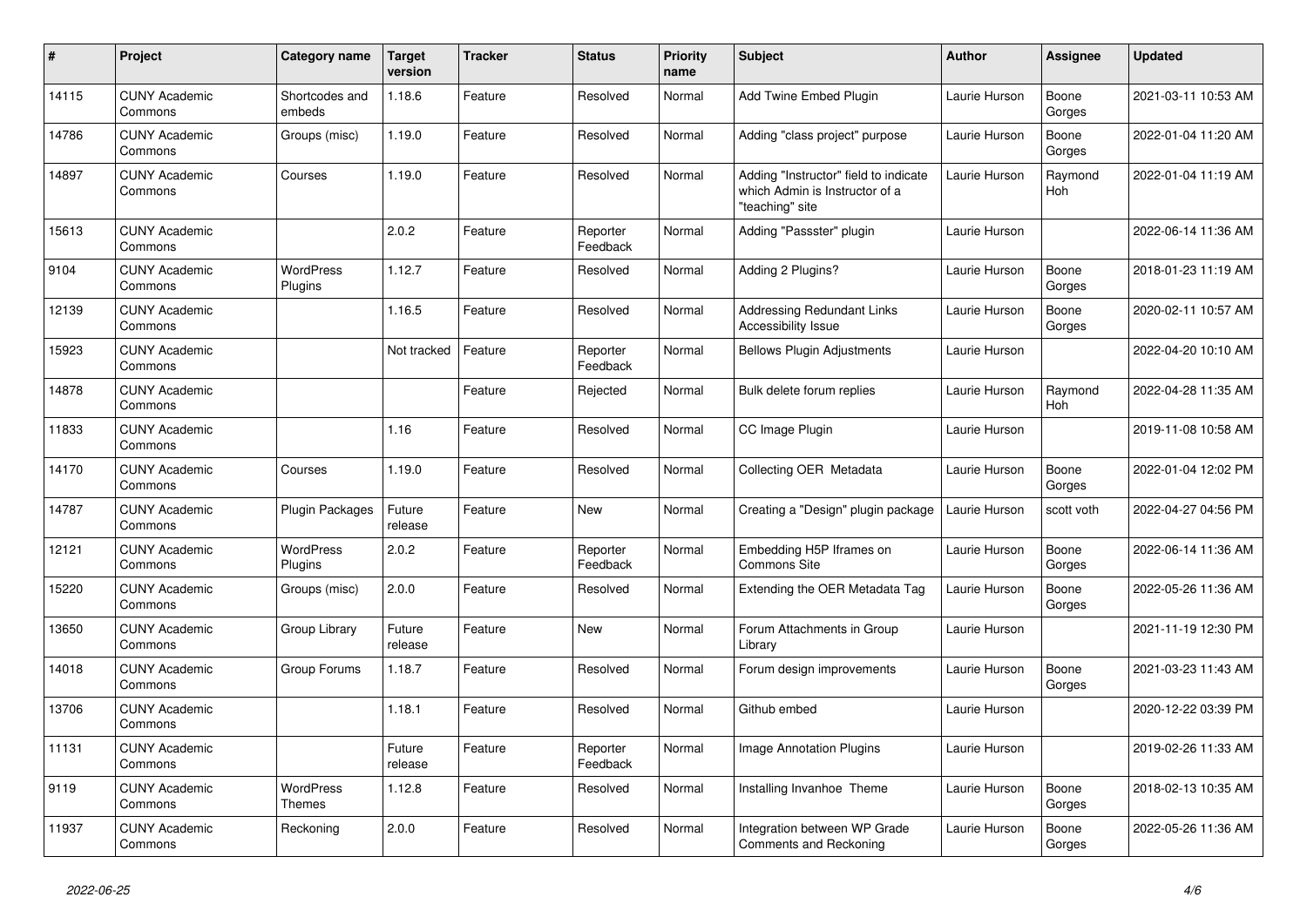| $\pmb{\#}$ | Project                         | Category name                     | Target<br>version | <b>Tracker</b> | <b>Status</b>        | <b>Priority</b><br>name | <b>Subject</b>                                              | <b>Author</b> | <b>Assignee</b>       | <b>Updated</b>      |
|------------|---------------------------------|-----------------------------------|-------------------|----------------|----------------------|-------------------------|-------------------------------------------------------------|---------------|-----------------------|---------------------|
| 14208      | <b>CUNY Academic</b><br>Commons |                                   |                   | Feature        | Resolved             | Normal                  | Loom Videos                                                 | Laurie Hurson |                       | 2021-03-23 02:25 PM |
| 10258      | <b>CUNY Academic</b><br>Commons | <b>WordPress</b><br>Plugins       | 1.13.8            | Feature        | Resolved             | Normal                  | Media Library uploads visible to all<br>users on site       | Laurie Hurson |                       | 2018-08-29 04:53 PM |
| 7653       | <b>CUNY Academic</b><br>Commons | Reckoning                         | 1.10.10           | Feature        | Resolved             | Normal                  | Reckoning Plugin Edit or<br>Workaround                      | Laurie Hurson | Boone<br>Gorges       | 2019-10-04 02:31 PM |
| 15482      | <b>CUNY Academic</b><br>Commons | <b>WordPress</b><br>Plugins       | 1.19.5            | Feature        | Resolved             | Normal                  | Request for Plugin 'Serious Simple<br>Podcasting'           | Laurie Hurson | Boone<br>Gorges       | 2022-03-08 12:26 PM |
| 14380      | <b>CUNY Academic</b><br>Commons |                                   | 1.18.10           | Feature        | Resolved             | Normal                  | <b>SPLOT Site for User stories</b>                          | Laurie Hurson |                       | 2021-05-11 11:37 AM |
| 12023      | <b>CUNY Academic</b><br>Commons |                                   | Not tracked       | Feature        | Rejected             | Normal                  | Surfacing Site Storage Capacity &<br>Use                    | Laurie Hurson |                       | 2019-10-29 02:15 PM |
| 12447      | <b>CUNY Academic</b><br>Commons | Courses                           | 1.18.0            | Feature        | Resolved             | Normal                  | <b>Tallying Forum Participation</b>                         | Laurie Hurson | Raymond<br>Hoh        | 2020-12-08 11:32 AM |
| 13678      | <b>CUNY Academic</b><br>Commons | <b>WordPress</b><br><b>Themes</b> | 1.18.1            | Feature        | Resolved             | Normal                  | Theme request                                               | Laurie Hurson |                       | 2020-12-22 03:38 PM |
| 12391      | <b>CUNY Academic</b><br>Commons | <b>WordPress</b><br>Themes        | 1.16.5            | Feature        | Resolved             | Normal                  | Theme request - Ocean WP                                    | Laurie Hurson |                       | 2020-02-11 11:28 AM |
| 12446      | <b>CUNY Academic</b><br>Commons | Groups (misc)                     | Future<br>release | Feature        | Reporter<br>Feedback | Normal                  | Toggle default site to group forum<br>posting               | Laurie Hurson | Laurie Hurson         | 2020-03-10 11:57 AM |
| 14457      | <b>CUNY Academic</b><br>Commons | Courses                           | 1.19.0            | Feature        | Resolved             | Normal                  | Toggle for Public Sites in Course<br>Directory              | Laurie Hurson | Boone<br>Gorges       | 2022-01-04 11:16 AM |
| 12340      | <b>CUNY Academic</b><br>Commons | <b>Blogs</b><br>(BuddyPress)      | 1.16.7            | Feature        | Resolved             | Normal                  | Tweaking CC licensing on sites                              | Laurie Hurson | Raymond<br>Hoh        | 2020-03-10 11:54 AM |
| 7424       | <b>CUNY Academic</b><br>Commons | <b>WordPress</b><br>Plugins       | 1.10.8            | Feature        | Resolved             | Normal                  | <b>Wordpress Plugin Request:</b><br>Reckoning               | Laurie Hurson | Boone<br>Gorges       | 2017-01-21 09:02 PM |
| 14439      | <b>CUNY Academic</b><br>Commons | Spam/Spam<br>Prevention           | 2.0.2             | Support        | Assigned             | Normal                  | Aprroved comments held for<br>moderation                    | Laurie Hurson | Raymond<br>Hoh        | 2022-06-14 11:36 AM |
| 15176      | <b>CUNY Academic</b><br>Commons |                                   | Not tracked       | Support        | Reporter<br>Feedback | Normal                  | Archiving Q Writing & Old<br>Wordpress Sites on the Commons | Laurie Hurson |                       | 2022-02-08 10:28 AM |
| 16278      | <b>CUNY Academic</b><br>Commons | Server                            | Not tracked       | Support        | Resolved             | Normal                  | Commons Down                                                | Laurie Hurson | Raymond<br><b>Hoh</b> | 2022-06-23 09:21 PM |
| 11193      | <b>CUNY Academic</b><br>Commons | <b>WordPress</b><br>(misc)        | 1.14.11           | Support        | Resolved             | Normal                  | <b>Embedding StoryMaps JS</b>                               | Laurie Hurson | Raymond<br>Hoh        | 2019-04-23 10:54 AM |
| 14767      | <b>CUNY Academic</b><br>Commons | <b>WordPress</b><br>Plugins       | Not tracked       | Support        | Resolved             | Normal                  | Kadence Block Plugin Icons not<br>working                   | Laurie Hurson |                       | 2022-04-27 04:31 PM |
| 13578      | <b>CUNY Academic</b><br>Commons |                                   | 1.17.8            | Support        | Resolved             | Normal                  | ODP File type upload                                        | Laurie Hurson |                       | 2020-11-17 09:52 AM |